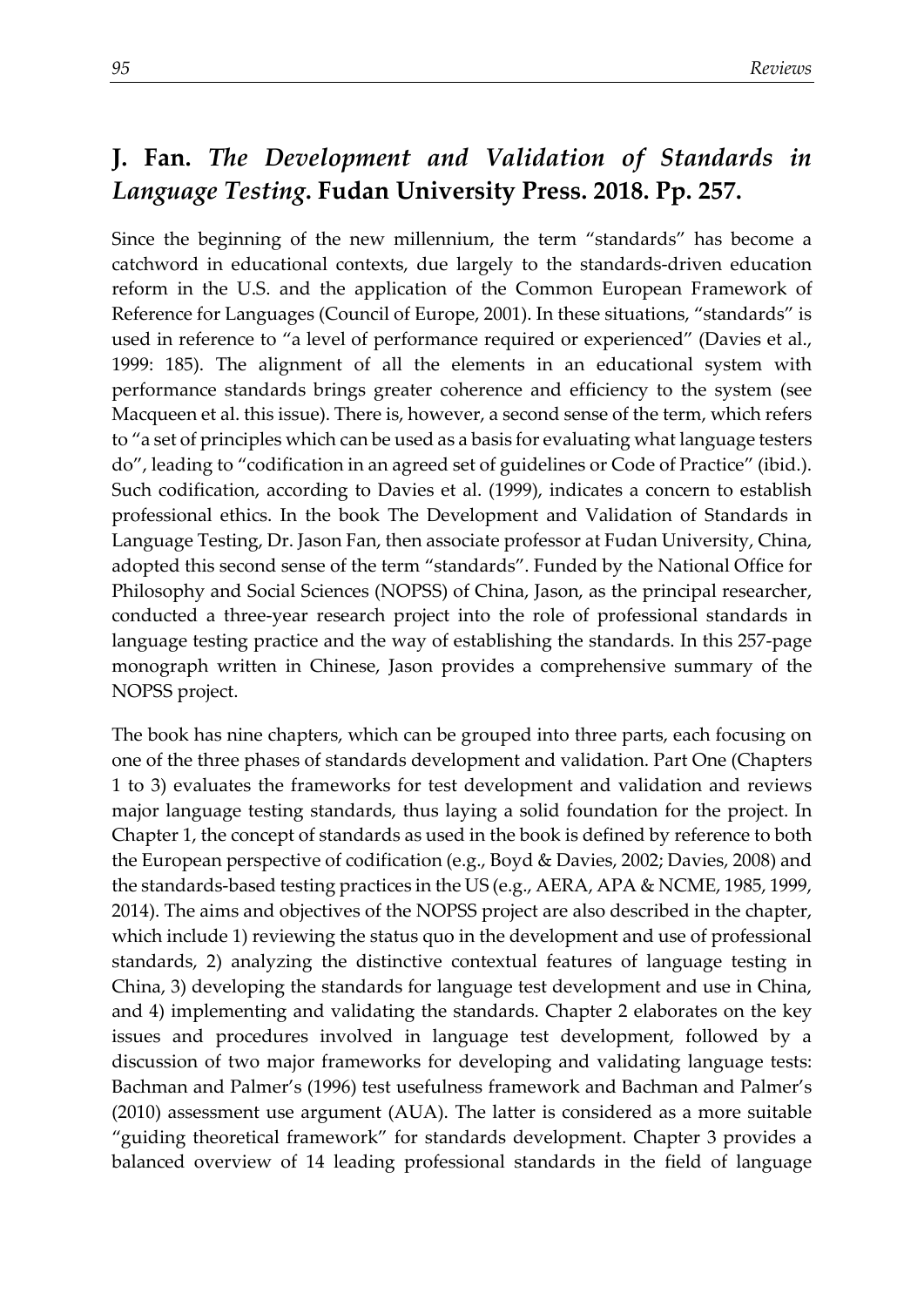testing, covering a wide range of topics: test takers' responsibilities and duties, code of ethics, code of practices, test development and administration, test uses, and test fairness. Five of the standards are examined in detail with respect to their background, objectives, structure and features. The chapter ends with an overview of three empirical studies of professional standards in the field of language testing.

Part Two (Chapters 4 to 6) identifies the needs of the field for professional standards through an investigation of current practices of test development and use in the Chinese context. Chapter 4 reports on a survey of the practices in developing and implementing post-entry placement tests of English. Questionnaire data were collected from 36 universities and follow-up interviews were conducted with teachers from five of the universities. Guided by the theoretical framework established in Chapter 3 (Table 3.1 of this book, p. 52), data were analyzed to understand the status quo of language testing practices and the challenges facing the test developers. Chapter 5 explores teachers' and students' perceptions of language testing practices in China. Data were collected through a student questionnaire survey (n=248), student focus group discussion (n=14), and one-on-one interviews with students (n=14) and teachers (n=12). Following the same theoretical framework, data were analyzed and problems were identified as areas of concern by both groups of respondents, including insufficient assessment of speaking, susceptibility to cheating, lack of transparency of information, and inadequate feedback on performance. Chapter 6 continues the exploration of teachers' and students' perceptions by means of large-scale surveys. A questionnaire was developed based on the qualitative findings reported in the previous two chapters and the Standards for Educational and Psychological Testing (AERA, APA & NCME, 2014). Data were collected from university teachers (n=100) and students (n=381). The study presents a fuller picture of the contextual features of language test development and use in China. Test administration is perceived as the strength of testing practices, whereas test/task design seems to be an area where there is still considerable room for improvement.

Part Three (Chapters 7 and 8) delves into the development and validation of standards for language test development and use in the Chinese context. Based on the review of standards in Part One and the contextual analysis in Part Two, Chapter 7 presents a concise summary of the needs for professional standards by different stakeholder groups in the Chinese educational context: education and assessment management departments, test developers, test users (e.g., admission officers, employers), and key stakeholders (e.g., teachers, students). The main parts of the chapter, which are also the highlights of the book, are a detailed discussion of the purposes, methods and procedures of standards development and a clear presentation of the structure and content of the standards. Specifically, the tables and figures (i.e., Tables 7.1, 7.2; Figures 7.2, 7.3, 7.4) in the chapter are carefully designed and most useful for readers who are interested in language testing standards. Chapter 8 moves beyond standards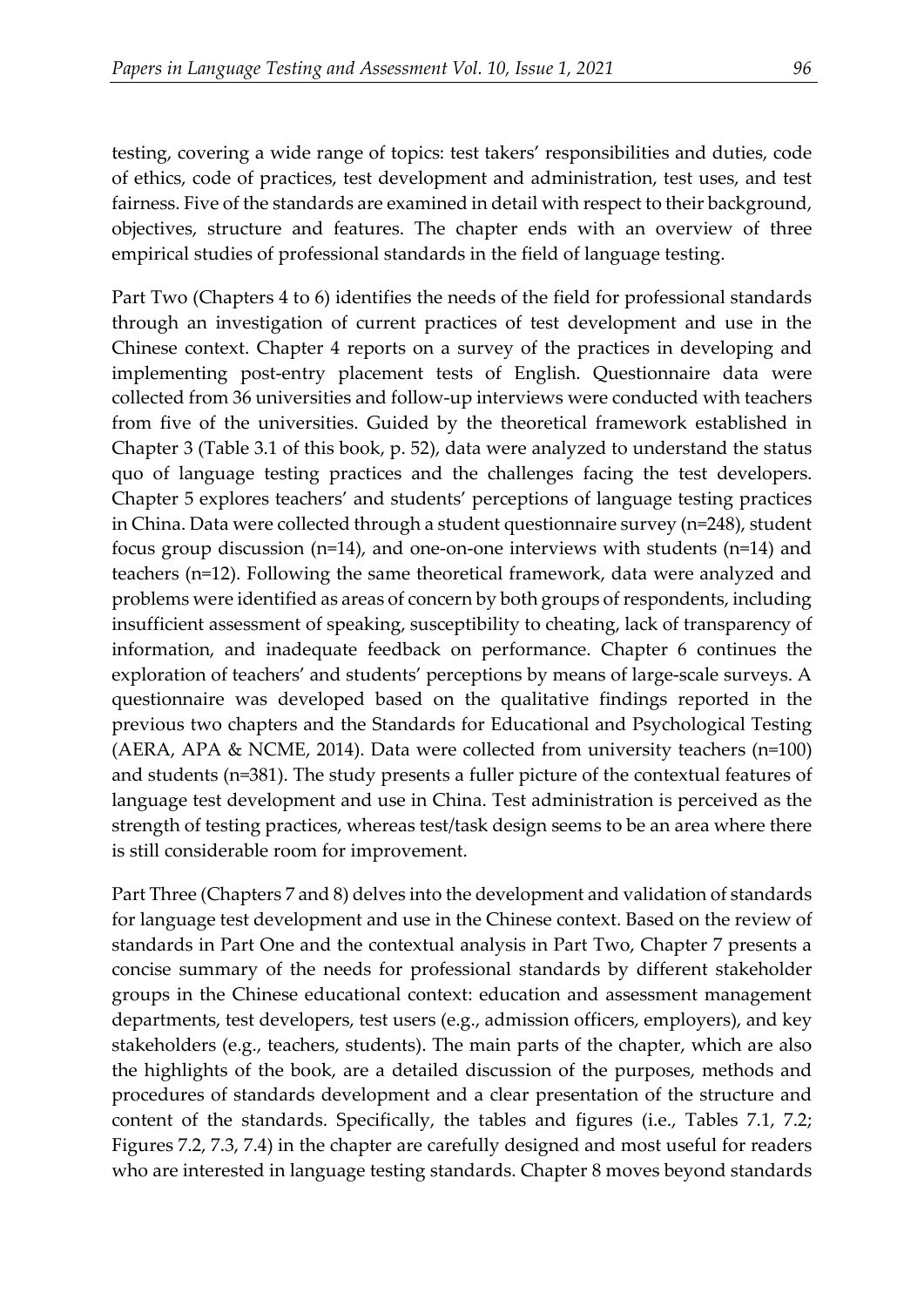development to explore the application and validation of the standards. To showcase the usefulness of the standards, the chapter delineates the design and implementation of the Fudan English Test (FET), an English proficiency test for students at Fudan University, a top-tier university in China. The case analysis includes a step-by-step unfolding of the development of test specifications, item construction and modification, and quality control in scoring constructed-response items, as well as a meticulous presentation of the evidence for the construct validity and stakeholder perceptions of the FET. Finally, challenges facing the implementation of standards are discussed from the perspectives of practical constraints, assessment literacy of stakeholders, and enforcement mechanisms.

Chapter 9 concludes the book by summarizing the main findings of the project, pointing out the limitations, and suggesting future directions for research. It is stressed that standards need to be developed based on a deeper understanding of the educational context, particularly of the practices which characterize organizations or commercial agencies operating large-scale language testing programs. Future research also needs to include more variety in stakeholder groups so as to arrive at a more nuanced and balanced picture of the context in which language tests are developed and used.

To the best of my knowledge, there have been very few attempts within the profession to document the development of standards for improving the quality of language testing and assessment. The author, Dr. Jason Fan, now Deputy Director of the Language Testing Research Centre at the University of Melbourne, started his exploration of language testing standards during his doctoral study at Shanghai Jiao Tong University and has developed considerable interest and expertise in this area. In this book, a systematic approach has been adopted to establish a solid theoretical and practical foundation for the construction of standards that are most appropriate for a local context. An even more valuable part of the project is the application and validation of the standards that have been proposed in the project. De Jong and Zheng (2011) point out that "(D)espite the abundance of these standards and guidelines, how they are observed in practical testing developments is rarely documented; furthermore, there have observed an even sparse application of these standards or guidelines in practical test development practices" (p. 1). In a paper Jason and I coauthored (Jin & Fan, 2015), quoting Boyd and Davies (2002), we argue that language testing is a weak profession compared with the law profession or the medical profession, because ethical codes are difficult to implement due to the lack of any enforcement mechanism. Similarly, professional standards are not easy to implement because they are self-imposed codes of conduct. Using the FET as a case, this book illustrates the implementation of the standards in developing and validating an English language proficiency test. Though the FET is not a test of extremely high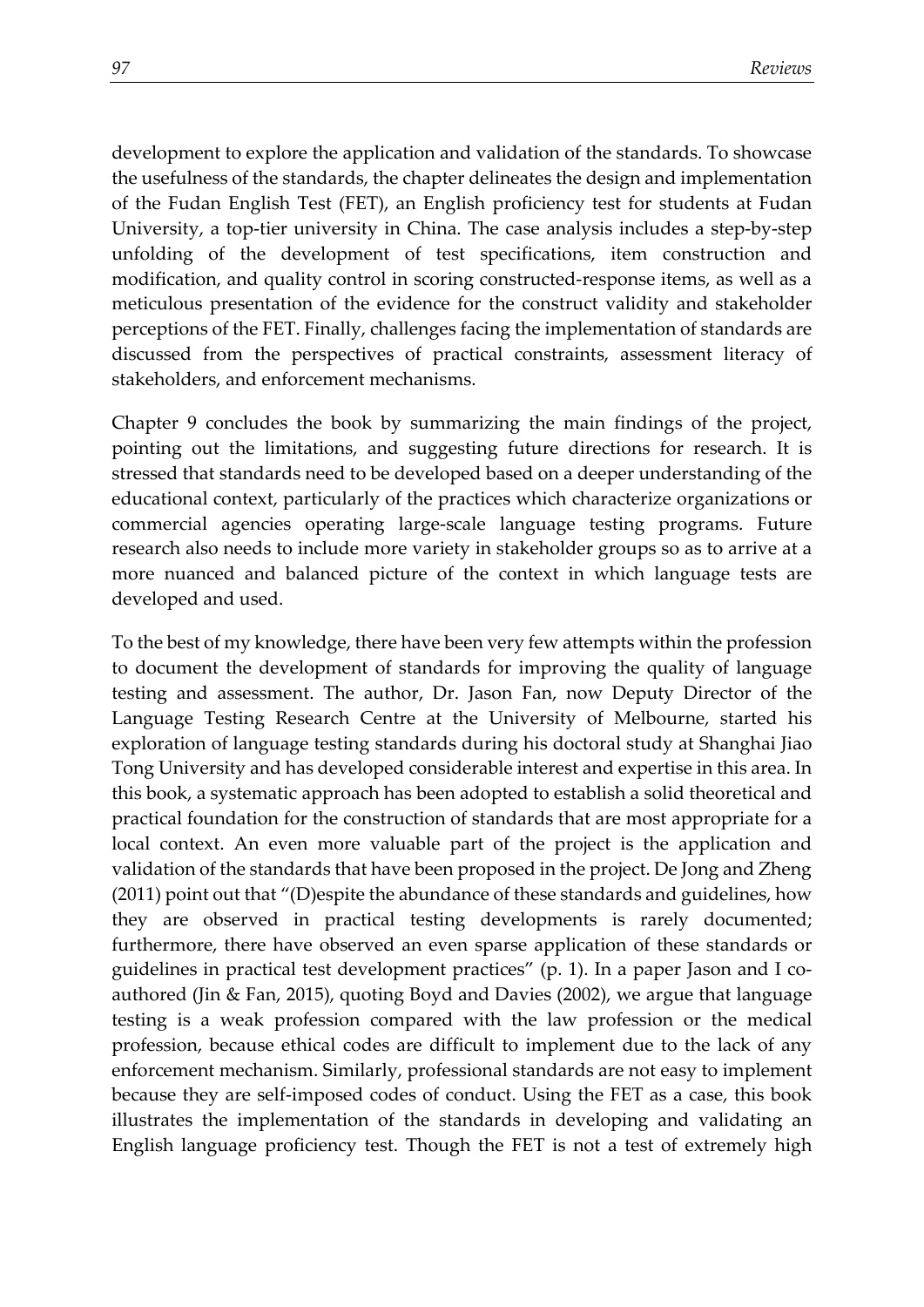stakes, the case analysis has demonstrated the usefulness of professional standards for ensuring and improving the quality of a language test.

It is a pity that the book is written only in Chinese, as required by the funding body of the project, making it difficult to reach a wider audience outside of China. Nonetheless, the book is well-written and easy to follow for Chinese readers. I would recommend it for practitioners involved in routine operations of language test development and validation, researchers who are keen to improve the quality of testing services, and key stakeholders such as language teachers, learners, educational policymakers, and test users. It is worth noting that standards need to be updated on a regular basis so as to better perform their functions. The outbreak of the COVID-19 pandemic, for example, has had a significant and continuing impact on language testing practices. Online teaching and learning has become an imperative. More importantly, the construct of a language test needs to be re-defined due to the changing nature of language communication. New standards should therefore be established to provide guidance on innovative task design that allows for "more interactivity, multimodality, and more authentic representations of today's communication and target language use domains" (Isbell & Kremmel, 2020: 616).

*Reviewed by Yan Jin* Shanghai Jiao Tong University

## **References**

- AERA, APA, & NCME. (1985). *Standards for Educational and Psychological Testing*. AERA.
- AERA, APA, & NCME. (1999). *Standards for Educational and Psychological Testing.* AERA.
- AERA, APA, & NCME. (2014). *Standards for Educational and Psychological Testing.* AERA.
- Bachman, L. F. & Palmer, A. S. (1996). *Language Assessment in Practice: Designing and Developing Useful Language Tests*. Oxford University Press.
- Bachman, L. F. & Palmer, A. S. (2010). *Language Assessment in Practice: Developing Language Assessments and Justifying Their Use in the Real World*. Oxford University Press.
- Boyd, K. & Davies, A. (2002). Doctor's orders for language testers: The origin and purpose of ethical codes. *Language Testing, 19*(3), 296-322. <https://doi.org/10.1191/0265532202lt231oa>
- Council of Europe. (2001). *Common European Framework of Reference for Languages: Learning, Teaching, Assessment*. Cambridge University Press.